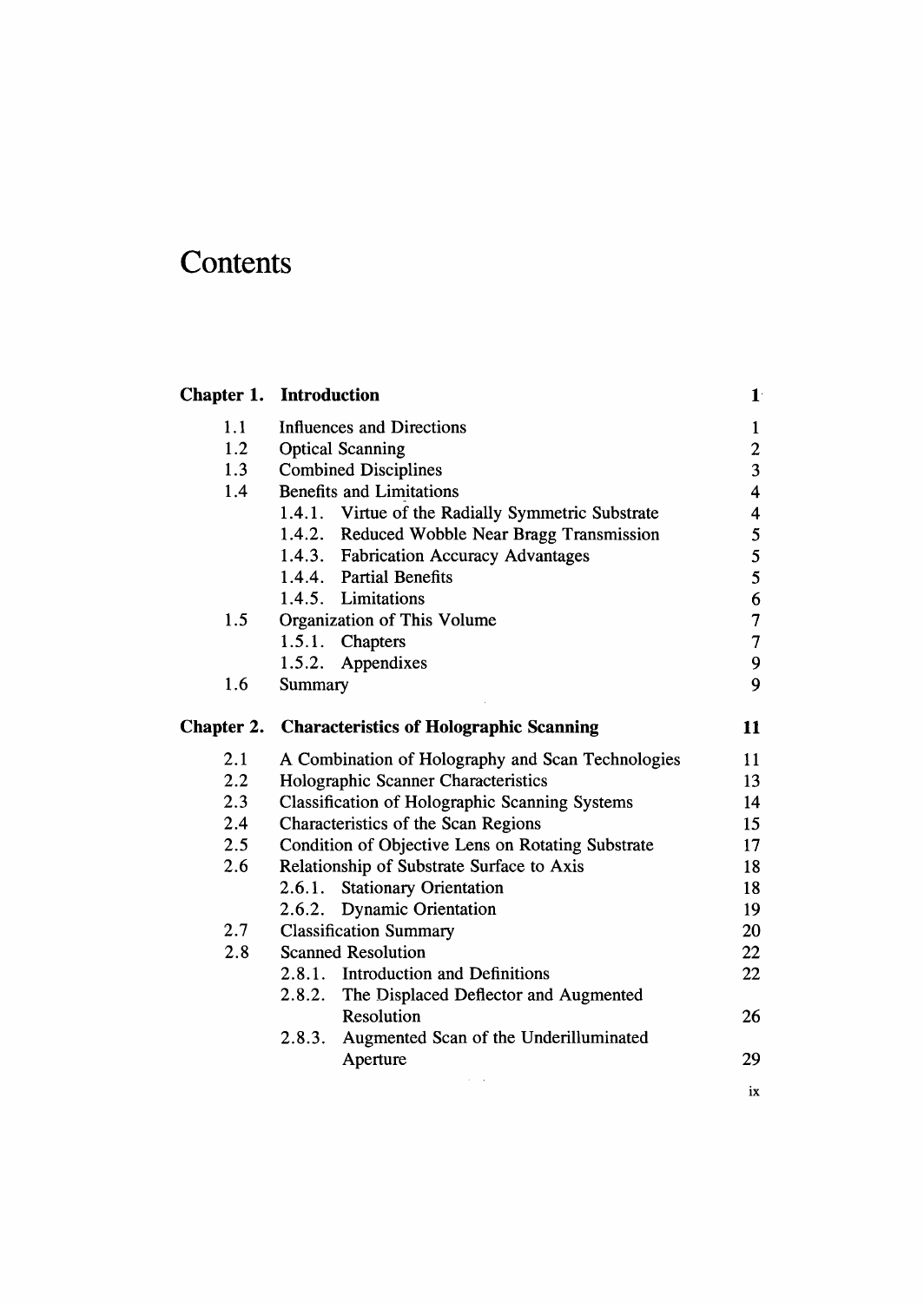| $\boldsymbol{\mathrm{x}}$ |        |                                                     | <b>CONTENTS</b> |  |  |
|---------------------------|--------|-----------------------------------------------------|-----------------|--|--|
|                           |        | 2.8.4. Generalized Resolution, Including Scan       |                 |  |  |
|                           |        | Magnification                                       | 31              |  |  |
|                           | 2.8.5. | Summary                                             | 35 <sub>1</sub> |  |  |
|                           |        |                                                     |                 |  |  |
| Chapter 3.                |        | <b>Holographic Basics and Techniques</b>            | 37              |  |  |
| 3.1                       |        | Wavefront and Ray Direction Conventions             |                 |  |  |
| 3.2                       |        | The Grating Equation                                |                 |  |  |
| 3.3                       |        | <b>Sign Convention</b>                              |                 |  |  |
| 3.4                       |        | The Zone Lens                                       | 40              |  |  |
|                           |        | 3.4.1. Infinity-Conjugate Zone Lens                 | 41              |  |  |
|                           |        | 3.4.2. Finite-Conjugate Zone Lens                   | 45              |  |  |
|                           | 3.4.3. | <b>Generalized Zone Lens</b>                        | 46              |  |  |
| 3.5                       |        | Hologram Formation and Wavefront Reconstruction     | 48              |  |  |
|                           |        | 3.5.1. Field Interactions                           | 49              |  |  |
|                           |        | 3.5.2. Dual Source Interference                     | 49              |  |  |
|                           |        | 3.5.3. Wavefront Reconstruction                     | 51              |  |  |
| Chapter 4.                |        | <b>Holographic Scan Techniques</b>                  | 53              |  |  |
|                           |        |                                                     |                 |  |  |
| 4.1                       |        | <b>Illumination-Boundary Constraints</b>            | 53              |  |  |
|                           |        | 4.1.1. Introduction                                 | 53              |  |  |
|                           |        | 4.1.2. Radial Symmetry                              | 53              |  |  |
|                           |        | 4.1.3. Conformal Ray Surface                        | 55              |  |  |
|                           |        | 4.1.4. Rotating Disks                               | 55              |  |  |
|                           |        | 4.1.5. Rotating Cylinders                           | 57              |  |  |
|                           |        | 4.1.6. Rotating Cones                               | 59              |  |  |
|                           |        | 4.1.7. Rotating Spheres                             | 59              |  |  |
|                           |        | 4.1.8. Reflection Holographic Scanners Exposed from |                 |  |  |
|                           |        | the Same Side of the Substrate                      | 60              |  |  |
|                           |        | 4.1.8.1. Introduction                               | 60              |  |  |
|                           |        | 4.1.8.2. Reflective Spheres and Ellipsoidal and     |                 |  |  |
|                           |        | <b>Parabolic Variations</b>                         | 60              |  |  |
|                           |        | 4.1.8.3. Reflective Cylinders                       | 62              |  |  |
|                           |        | 4.1.8.4. Reflective Cones                           | 63              |  |  |

4.1.8.5. Reflective Disks 63

to the Rotating Axis 66<br>4.2.1.1. Reflective Holofacet Scanners 66

4.1.9. The Plane Linear Hologram 65 4.2 Rotational Scanner Development 65 4.2.1. Scanners Providing Surface Component Normal

4.2.1.1. Reflective Holofacet Scanners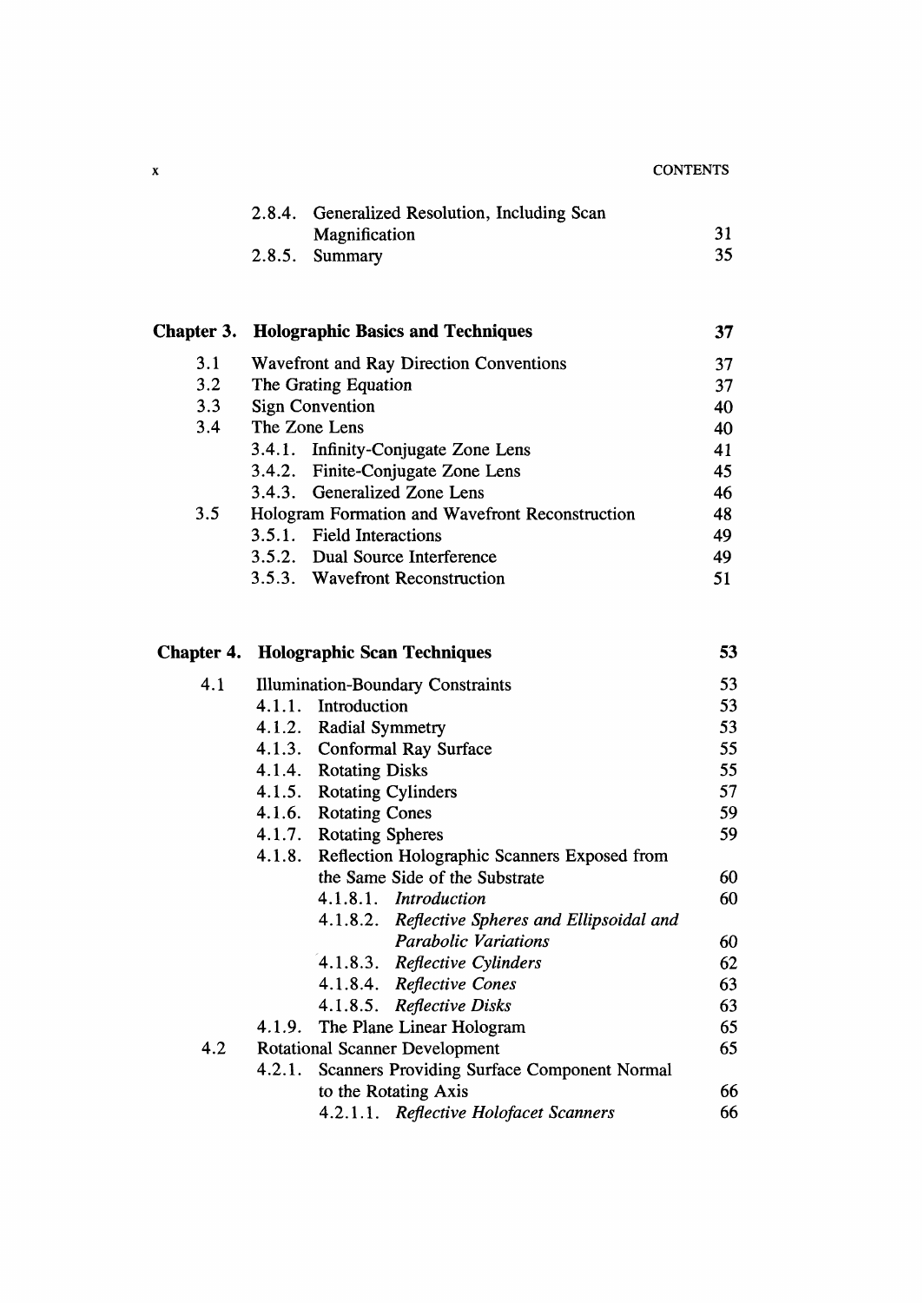## **CONTENTS**

|        | 4.2.1.2. | Variations to Reflective Scanners                                  |                                                       |     |  |
|--------|----------|--------------------------------------------------------------------|-------------------------------------------------------|-----|--|
|        |          | 4.2.1.2.1.                                                         | Solid Cylindrical                                     |     |  |
|        |          |                                                                    | <b>Holofacet Scanners</b>                             | 71  |  |
|        |          | 4.2.1.2.2.                                                         | Cylindrical Form CGH                                  |     |  |
|        |          |                                                                    | <b>Scanners</b>                                       | 76  |  |
|        | 4.2.1.3. |                                                                    | Transmissive Scanners with Surface                    |     |  |
|        |          |                                                                    | Component Normal to the Rotating                      |     |  |
|        |          | <b>Axis</b>                                                        |                                                       | 77  |  |
|        |          |                                                                    | 4.2.1.3.1. Transmissive Holofacet                     |     |  |
|        |          |                                                                    | <b>Scanners</b>                                       | 77  |  |
|        |          | 4.2.1.3.2.                                                         | Transmissive Cylindrical                              |     |  |
|        |          |                                                                    | <b>Scanners</b>                                       | 79  |  |
|        |          | 4.2.1.3.3.                                                         | Transmissive Conic                                    |     |  |
|        |          |                                                                    | <b>Substrate Scanners</b>                             | 82  |  |
| 4.2.2. |          |                                                                    | Scanners Having No Surface Component Normal           |     |  |
|        |          | to the Rotating Axis                                               |                                                       | 83  |  |
|        |          |                                                                    | 4.2.2.1. Transmissive Disk-like Scanners              | 83  |  |
|        |          |                                                                    | 4.2.2.2. Reflective Disk-like Scanners                | 84  |  |
|        |          |                                                                    | 4.2.2.2.1. Concave Holofacet                          |     |  |
|        |          |                                                                    | <b>Scanners</b>                                       | 84  |  |
|        |          | 4.2.2.2.2.                                                         | <b>Reflective Flat Disk</b>                           |     |  |
|        |          |                                                                    | <b>Scanners</b>                                       | 87  |  |
|        | 4.2.2.3. |                                                                    | Disk-like Scanners with Auxiliary                     |     |  |
|        |          | (Axiconal) Optics                                                  |                                                       | 89  |  |
|        |          |                                                                    | 4.2.2.3.1. Design Parameters                          | 91  |  |
|        |          |                                                                    | 4.2.2.3.2. Resolution                                 | 93  |  |
|        |          |                                                                    | 4.2.2.3.3. Correction for Scanner                     |     |  |
|        |          |                                                                    | Wobble                                                | 94  |  |
|        | 4.2.2.4. |                                                                    |                                                       |     |  |
|        |          | Regime                                                             | Disk Scanners Operating in the Bragg                  | 96  |  |
|        |          |                                                                    | 4.2.2.4.1. Analysis of the Bragg and                  |     |  |
|        |          |                                                                    | <b>Prism Null Conditions</b>                          | 97  |  |
|        | 4.2.2.5. |                                                                    |                                                       |     |  |
|        |          | Straight-Line Scan from a Plane<br><b>Linear Grating Deflector</b> |                                                       |     |  |
|        |          |                                                                    | 4.2.2.5.1. Development of Straight-                   | 101 |  |
|        |          |                                                                    | Line Scan                                             | 103 |  |
|        |          | 4.2.2.5.2.                                                         | Straight-Line Scan from                               |     |  |
|        |          |                                                                    | <b>Counterrotating Plane</b>                          |     |  |
|        |          |                                                                    |                                                       | 107 |  |
|        |          |                                                                    | <b>Gratings</b><br>4.2.2.5.3. Straight-Line Scan with |     |  |
|        |          |                                                                    | <b>Bow Correction</b>                                 |     |  |
|        |          |                                                                    |                                                       | 108 |  |
|        | 4.2.2.6. |                                                                    | <b>Disk Scanners Providing Convergent</b>             |     |  |
|        |          | <b>Beam Output</b>                                                 |                                                       | 109 |  |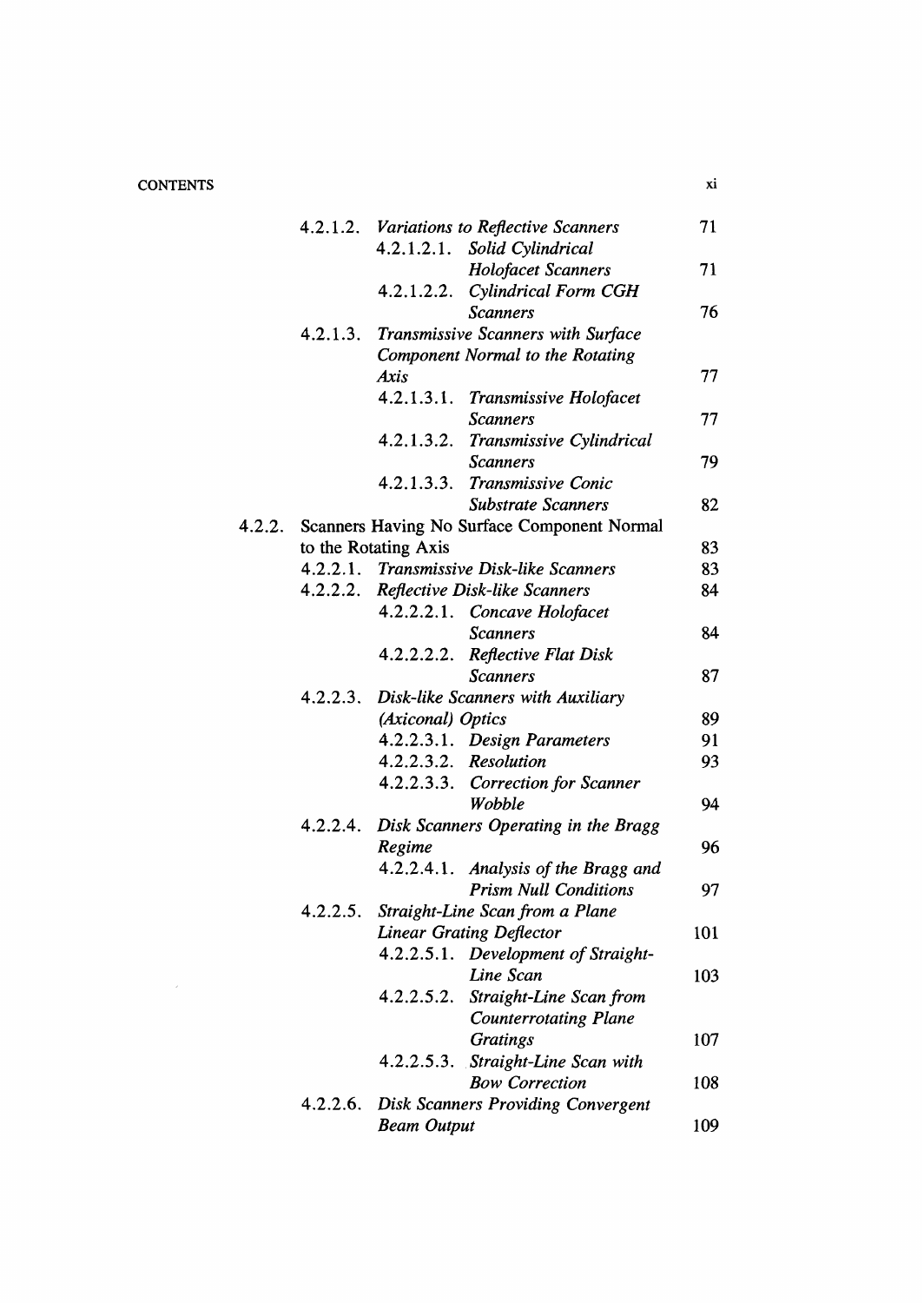|     |                                                |                           |                                                | 4.2.2.6.1. Convergent Output with<br><b>Modified Illumination:</b> |               |     |
|-----|------------------------------------------------|---------------------------|------------------------------------------------|--------------------------------------------------------------------|---------------|-----|
|     |                                                |                           |                                                | Arcuate Scan                                                       |               | 109 |
|     |                                                |                           |                                                | 4.2.2.6.1.1. IBM POS                                               |               |     |
|     |                                                |                           |                                                |                                                                    | Configuration | 112 |
|     |                                                |                           | 4.2.2.6.2.                                     | <b>Modified Zone Plates for</b>                                    |               |     |
|     |                                                |                           |                                                | Convergent Beam:                                                   |               |     |
|     |                                                |                           |                                                | Arcuate Scan                                                       |               | 112 |
|     |                                                |                           | 4.2.2.6.3.                                     | <b>Modified Zone Plates for</b>                                    |               |     |
|     |                                                |                           |                                                | Convergent Beam:                                                   |               |     |
|     |                                                |                           |                                                | Straightened Scan                                                  |               | 114 |
|     |                                                |                           | 4.2.2.6.4.                                     | Ray-Optimized                                                      |               |     |
|     |                                                |                           |                                                | Convergent Scan Near                                               |               |     |
|     |                                                |                           |                                                | <b>Bragg Regime:</b>                                               |               |     |
|     |                                                |                           |                                                | Straightened Scan                                                  |               | 115 |
| 4.3 |                                                | <b>Translational Scan</b> |                                                |                                                                    |               | 118 |
|     |                                                | 4.3.1. Introduction       |                                                |                                                                    |               | 118 |
|     |                                                |                           |                                                | 4.3.2. Large-Aperture Translational Systems                        |               | 119 |
|     |                                                |                           | 4.3.2.1. Early Work                            |                                                                    |               | 119 |
|     |                                                | 4.3.2.2.                  |                                                | Attendant Aberration during Arbitrary                              |               |     |
|     |                                                |                           | Scan                                           |                                                                    |               | 121 |
|     |                                                |                           |                                                | 4.3.2.3. Translational Focus Variation                             |               | 122 |
|     |                                                | 4.3.2.4.                  |                                                | Translational Scan of Interferometric                              |               |     |
|     |                                                |                           | Holograms                                      |                                                                    |               | 122 |
|     | 4.3.3.                                         |                           |                                                | Narrow-Aperture Translational Scan                                 |               | 123 |
| 4.4 | Multiplexing and Multidimensional Scan         |                           |                                                |                                                                    |               | 124 |
|     | 4.4.1.                                         |                           |                                                | Multiplexing from the Same Facet                                   |               | 125 |
|     | 4.4.2.                                         |                           |                                                | Multiplexing from Different Facets                                 |               | 126 |
|     | 4.4.3.                                         |                           | Multidimensional Scan                          |                                                                    |               | 127 |
|     |                                                | 4.4.3.1.                  |                                                | Scan in Direction Other Than                                       |               |     |
|     |                                                |                           | <b>Hologram Movement</b>                       |                                                                    |               | 131 |
| 4.5 | <b>Computer-Generated Diffractive Scanning</b> |                           |                                                |                                                                    |               | 133 |
|     |                                                | 4.5.1. Introduction       |                                                |                                                                    |               | 133 |
|     |                                                |                           |                                                | 4.5.2. Piecewise Deposition of Interferometric Gratings            |               | 134 |
|     |                                                |                           | 4.5.3. Conformal Transformations               |                                                                    |               | 135 |
|     | 4.5.4.                                         |                           |                                                | <b>Additional Considerations for Effective</b>                     |               |     |
|     |                                                | Operation                 |                                                |                                                                    |               | 137 |
|     |                                                |                           | <b>Chapter 5. Mechanical-Optical Integrity</b> |                                                                    |               | 139 |
|     |                                                |                           |                                                |                                                                    |               |     |
| 5.1 |                                                |                           | Anamorphic Cross-Scan Error Reduction          |                                                                    |               | 139 |
|     | 5.1.1.                                         |                           | <b>Fundamental Considerations</b>              |                                                                    |               | 139 |